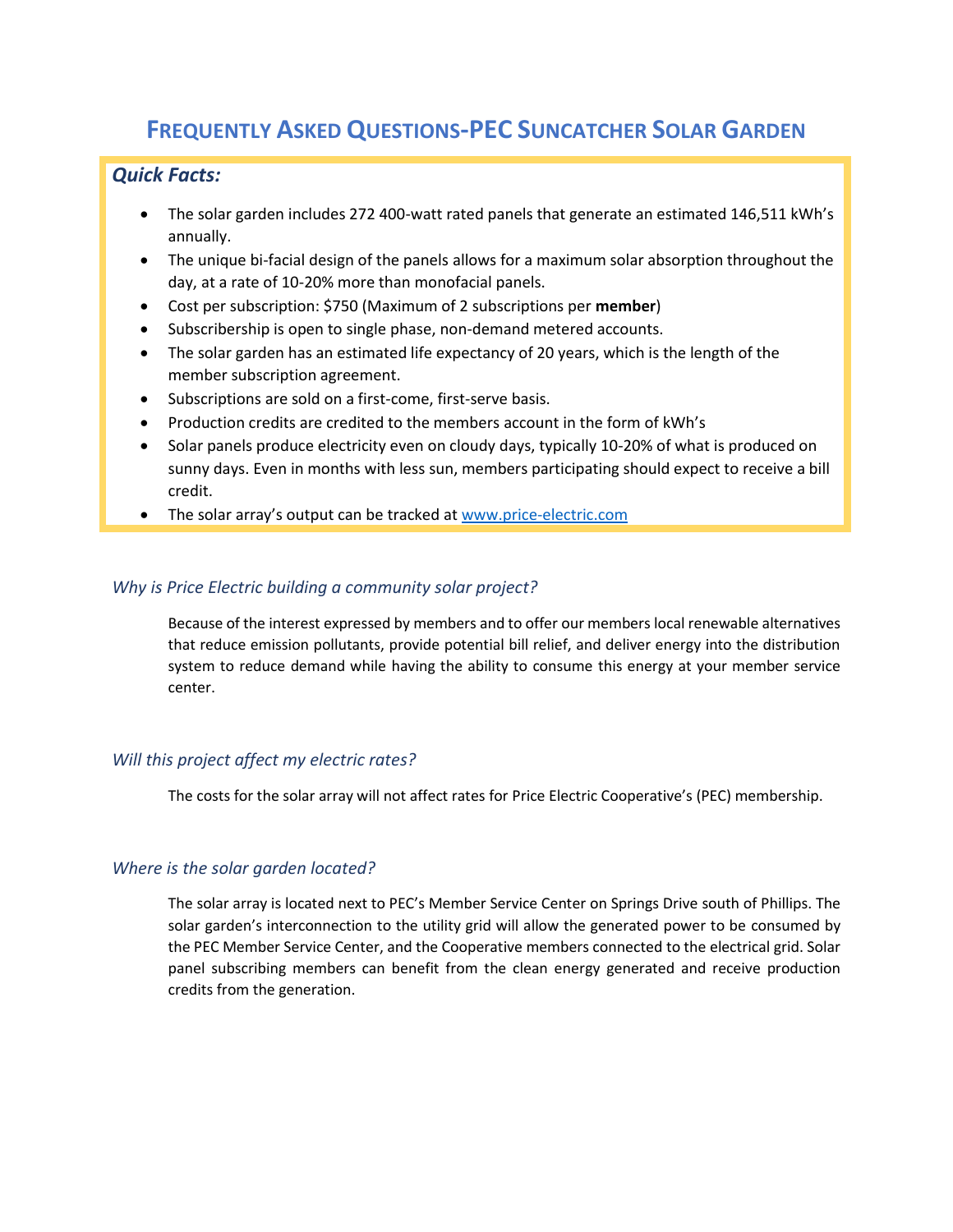#### *Will any equipment be connected to my home?*

No, all equipment will be installed next to the PEC Member Service Center on Springs Drive south of Phillips.

# *How do I participate in PEC's community solar garden?*

You will need to sign a Solar Subscription Agreement and make a one-time payment for the number of panel subscriptions you would like to purchase.

# *Can I pay for a solar subscription on a monthly basis, or do I need to pay the full cost upfront?*

The full cost of \$750 per panel will need to be paid at the time the agreement is made. Once we have received your request for a subscription PEC will send an invoice (separate from your electric bill) with the contract to be signed and sent back with payment in full.

# *How many subscriptions can I purchase?*

Each PEC member may purchase up to two (2) subscriptions. This will allow all members who are interested the opportunity to participate in the program.

#### *Can the general public purchase subscriptions?*

Subscriptions are only available to active PEC members. Any electric generation from the panels will be credited to the member's monthly electric bill.

#### *Will I be able to track the output on my panel(s)?*

PEC's website, [www.price-electric.com,](http://www.price-electric.com/) will feature a page detailing the solar garden's output.

#### *Am I eligible for tax credits or incentives?*

As a subscriber, you wouldn't own the panel(s) you have subscribed to. Price Electric has sought out and taken advantage of all available credits, rebates, and incentives in order to make the program as affordable as possible. PEC will continue to manage the incentives on your behalf and the cost reductions are calculated in the subscription rate. Additionally, there are no incentives associated with subscribing to this project.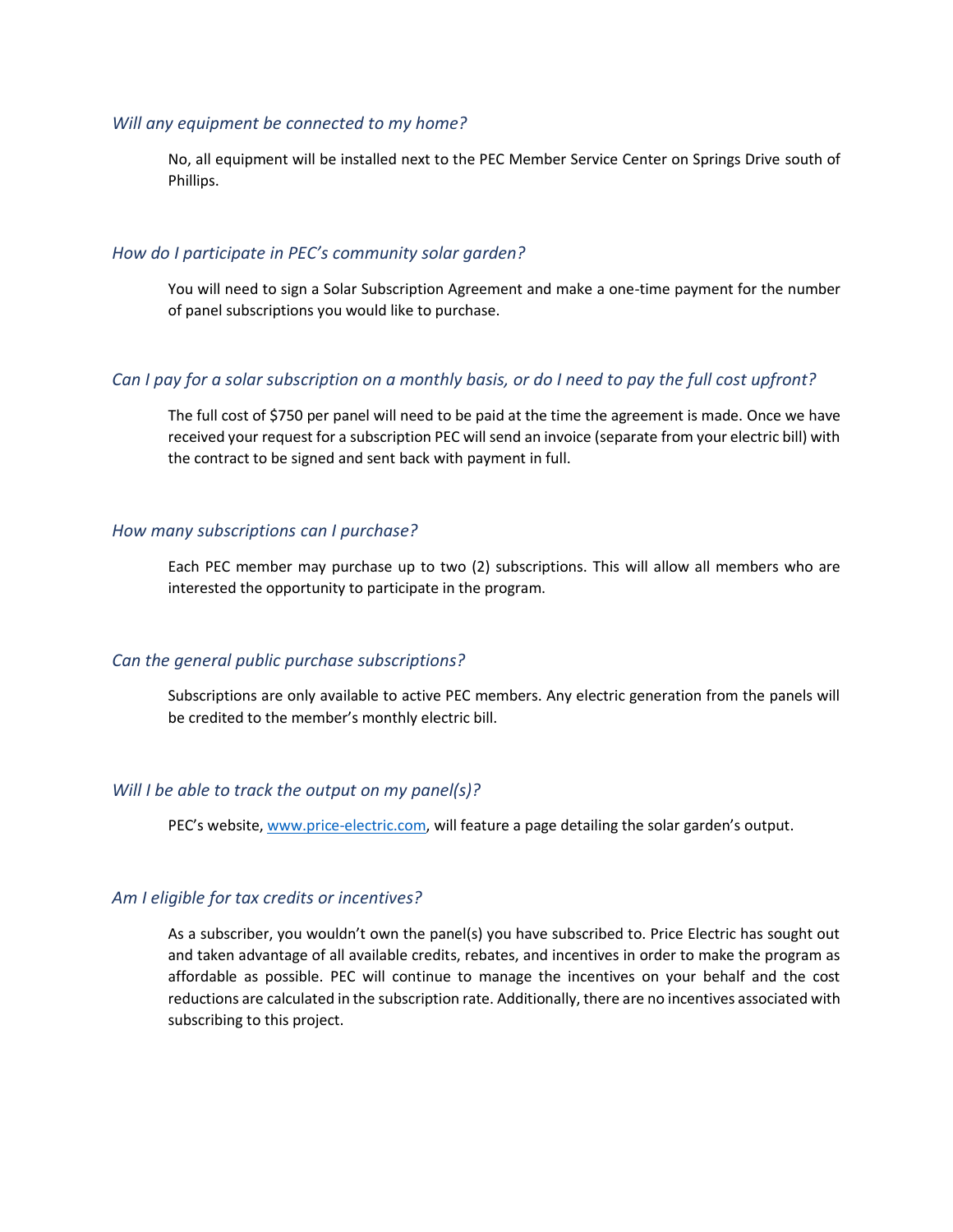### *Do I own the solar panels if I participate in the project? Can I receive tax credits?*

The solar garden is owned by Price Electric. The Cooperative paid the upfront cost and will maintain the solar garden. Your subscription entitles you to electric production credits based on the renewable energy generated by the total solar garden, divided by the total numbers of panels in the solar garden, and multiplied by how many panels you have subscribe to. Member subscriptions in the solar garden are not eligible for renewable energy tax credits.

#### *Where will the energy produced be used?*

The solar garden is interconnected to the distribution system next to the PEC Member Service Center. The solar garden will provide energy for the building and the members connected to the power grid. Excess energy that is not used by the Member Service Center is distributed to members connected to the grid. Members can benefit from the clean energy generated and the bill credits from generation.

#### *How does the billing and payout work?*

Once you have paid the subscription cost of \$750 per panel, there is no further payment required from you. Each month, your bill will include a credit based on the total kWh production of the solar garden, equitably distributed across the total number of panels (272). The amount generated will offset kilowatt-hours used at your residence.

#### *How much will my credits be for each subscription?*

Current *estimates* are shown below (note that these are not dollar amounts, they're kWh amounts):

|           | <b>Monthly kwh</b>  |
|-----------|---------------------|
| Month     | <b>Credit/Panel</b> |
| January   | 31.05               |
| February  | 39.69               |
| March     | 53.39               |
| April     | 54.63               |
| May       | 58.51               |
| June      | 58.23               |
| July      | 61.43               |
| August    | 58.39               |
| September | 51.18               |
| October   | 39.99               |
| November  | 26.51               |
| December  | 26.20               |